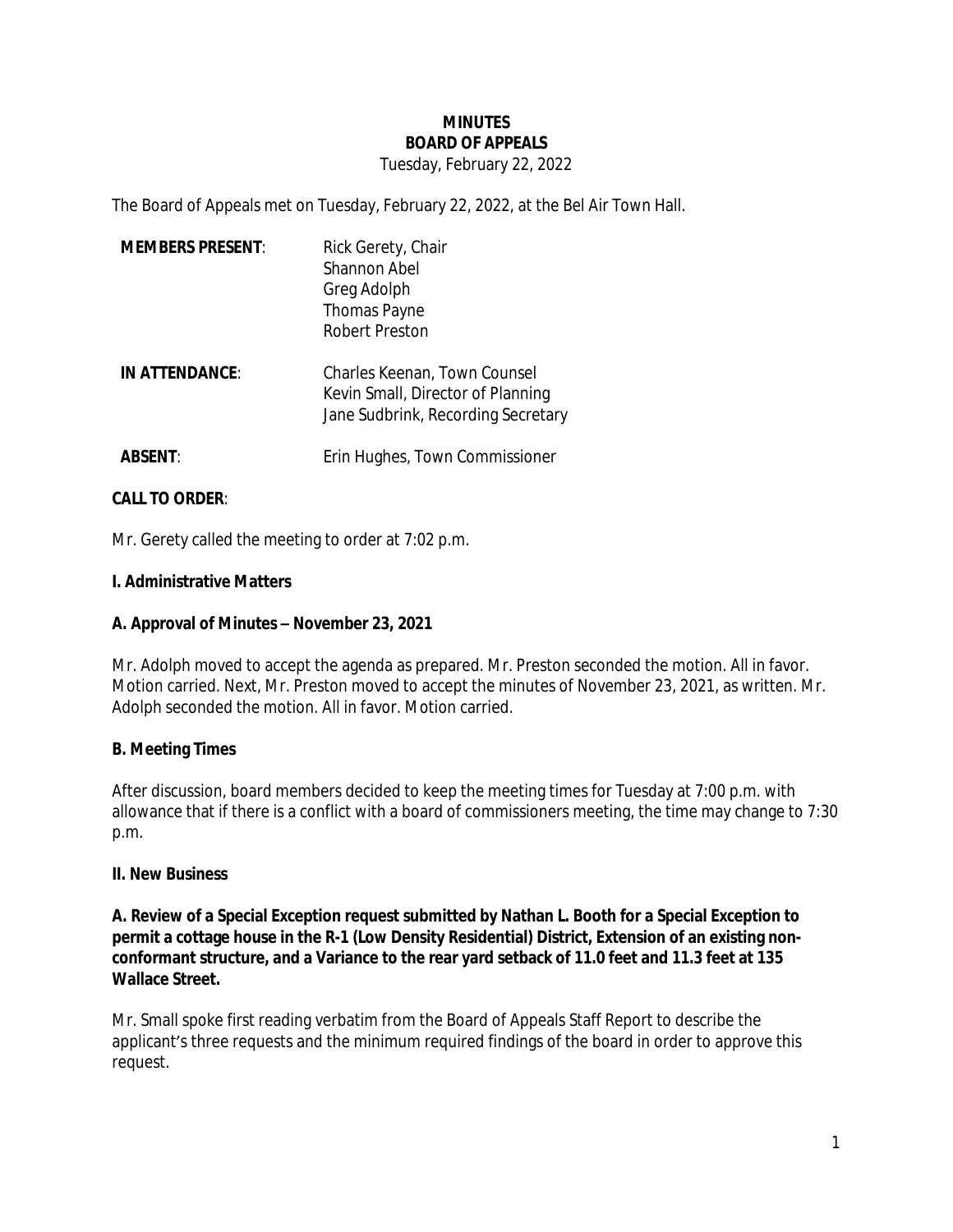Robert Kahoe, representing the applicant, Nathan Booth, spoke next. He provided background on the applicant. He noted that Mr. Booth is in the process of remodeling his house and the footprint will change very little. The changes he will make will improve the house's appearance. Mr. Booth asked for this variance so that he can extend the living space into the rear yard. The rear yard itself is narrow, and both the front and rear yards are nonconforming. Mr. Kahoe noted that this is an unusual lot in an unusual neighborhood and, as such, these conditions justify these requests. He noted the changes will have little impact on the neighbors. He said that the cottage house, to be built above the garage as a mother-in-law unit, will also have little impact on the neighbors. He noted that if the board can find for the variances, then they can also find for the special exception. Mr. Kahoe pointed out that the issues brought about by this request should be addressed in the future legislatively, i.e., via the board of commissioners.

Mr. Payne asked for details about the cottage house above the garage prompting the applicant, Nathan Booth, to speak. He said that the existing detached garage will be demolished, and a new one will be built, closer to the house, with the cottage house above it. Mr. Booth also clarified the site plan for Mr. Adolph, noting that some of the existing walls of the garage will remain. Mr. Small defined for Mr. Gerety and the board that the difference between a cottage house and an addition built onto a house is a kitchenette or stove. The inclusion of a kitchenette/stove creates a separate living space. Mr. Small and Mr. Keenan also stated for Mr. Gerety that the code for a 10,000-sqare-foot lot size was established in 1957 after this house was built. They did not have an explanation for the reason for this required lot size.

There were no further questions for the applicant, nor were there questions and comments from the public. Mr. Gerety opened the meeting to discuss the application.

## **1. Discussion**

Mr. Gerety expressed concern over a code that has been in existence since 1957 and, though he was accepting of the cottage house, he was wary of it being built in a lot that is nonconforming. Mr. Adolph said that it is not necessary to debate the 10,000-square-foot rule because most lots in town are small. He said that there is a need to discuss additional housing in town, particularly communal housing that involves housing a loved one. He felt that this issue should be further addressed by the town commissioners. Mr. Keenan added that this applicant's request is precedent-setting. Mr. Small said that the commissioners will look into this issue over the summer.

Mr. Booth, in answer to Mr. Gerety's and Mr. Adolph's questions, confirmed that there will be ample parking onsite for the cottage house: two spaces in the garage and four in the driveway (currently two spaces, but will be widened to four). Further, the loved one will move into the cottage house at least six to nine months from now.

Mr. Abel stated that he was concerned about the smaller lot size to accommodate the cottage house, in that the lot was significantly under 10,000 sq. ft. Mr. Preston reiterated that this is an issue that will be addressed in the future by the board of commissioners. Mr. Small added that a cottage house attached to an existing structure would need a bigger lot, but because it is part of the garage the lot does not have to be as large. Mr. Abel asked what would happen to the request if the board denied it. Mr. Keenan replied that the applicant can submit the request again in a year, but meanwhile it will sit in limbo. Mr. Abel also stated that he would be even more concerned if there was anything other than commercial property behind the lot.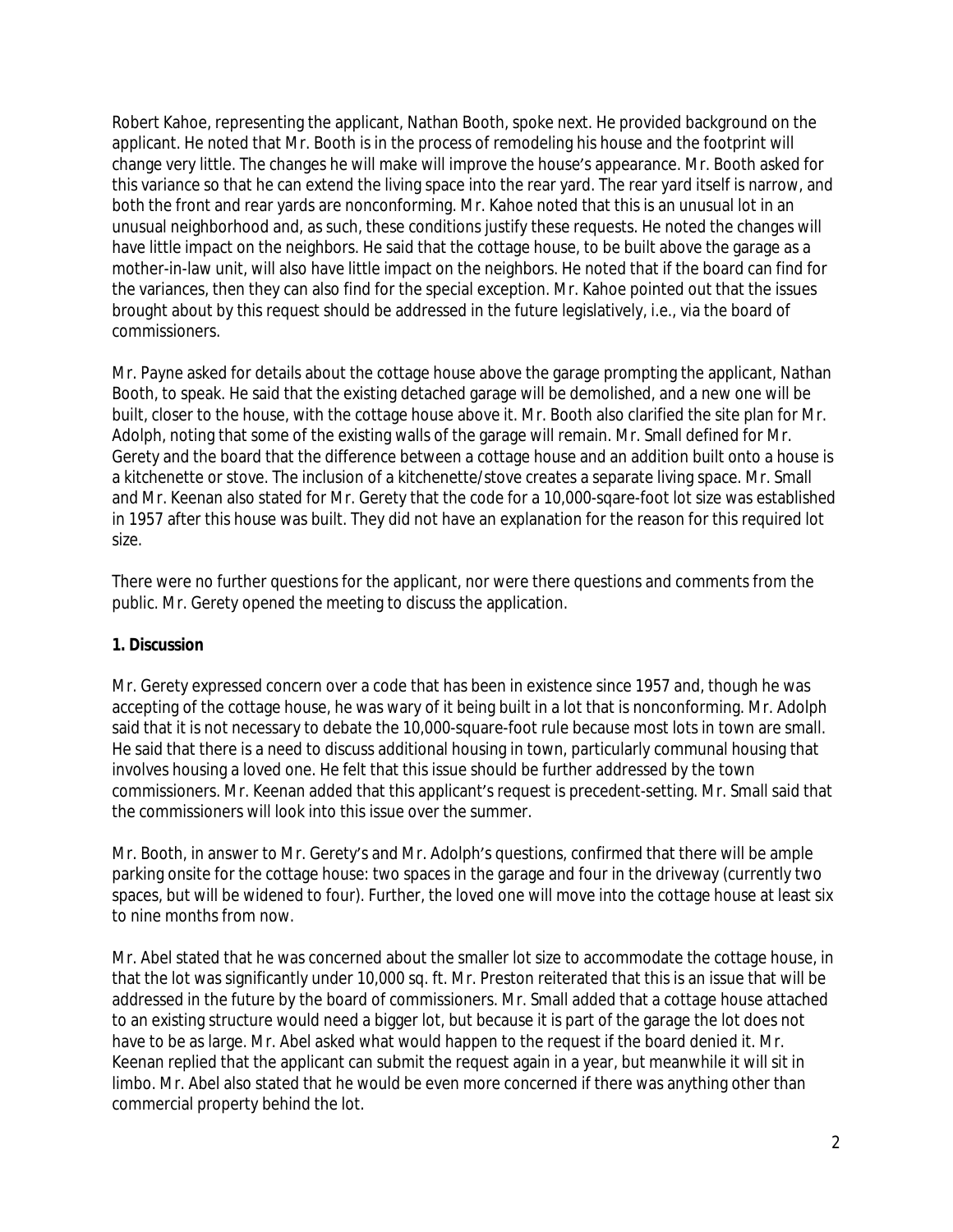Mr. Gerety determined for the board to vote on the three requests.

## **a. Motion on Rear Yard Variance**

Mr. Preston read the following into the record: I move the variance requested by Nathan Booth to reduce the 40-foot rear yard setback to 22.6 feet on the property located at 135 Wallace Street be approved based on the board finding that the setback reduction, as described in hearing testimony meets the criteria of a variance based on the following: the property is unique due to the shallow lot configuration, the existing lot depth creates a practical difficulty on the property owner to construct an expansion to the existing home in a reasonable fashion without expanding the non-conformity and without violating the existing rear-yard setback, granting of the variance would not impair the spirit of the code and will do substantial justice to the owner, and the hardship is not caused by the property owner since the lot existed in the same configuration prior to zoning. Mr. Adolph seconded the motion. Mr. Payne and Mr. Gerety also voted in favor. Mr. Abel opposed. Motion passed four to one.

# **b. Motion on Lot Size Variance**

Mr. Preston read the following into the record: I move the variance requested by Nathan Booth from Section 165-53.G(2)(d)[1][c] to allow a cottage house on less than a 10,000 sq. ft. property at 135 Wallace Street be approved based on the following: the property is unique based on its configuration but can accommodate the proposed cottage house due to the width provided, the Transition Overlay zoning anticipates more intense use, and the lot dimensions are adequate for accommodation of the proposed cottage house. Mr. Adolph seconded the motion. Mr. Payne also voted in favor. Mr. Gerety and Mr. Abel opposed. Motion passed three to two.

# **c. Motion on Special Exception**

Mr. Preston read the following into the record: I move that the special exception request by Nathan Booth to allow a cottage house in the R-1 (Low Density Residential) zoning district at 135 Wallace Street be approved based on the following: the existing lot size of 8,821 sq. ft. is adequate to accommodate an additional accessory dwelling; the proposed cottage house use will not cause adverse impact to the neighboring properties; and the use will be limited to parents, siblings, or children of the residents of the principal structure on the lot. Mr. Adolph seconded the motion. Mr. Payne also voted in favor. Mr. Gerety and Mr. Abel voted nay. Motion passed three to two.

# **2. Additional Discussion**

Board members and Mr. Small further discussed the precedent set by the approval of this request and how the board of commissioners needs to explore these issues. Currently, there is no regulation in place to prevent homeowners in town from constructing similar residences. Additionally, there is no mechanism in place to prevent these structures from one day being rented out to a non-relative, short of sending the homeowner a violation letter. Mr. Small noted these situations have recently come up, including two short-term stay issues in the last two months. The town does not currently allow for shortterm stays. He predicted that these issues would continue and regulations will need to be put in place, including permits and parking requirements. Mr. Gerety asked if the 10,000-square-foot-lot minimum will be discussed. Mr. Small confirmed the board will discuss this issue, and that the minimum may be replaced by buffering, which would give the appeals board more subjective standards when making